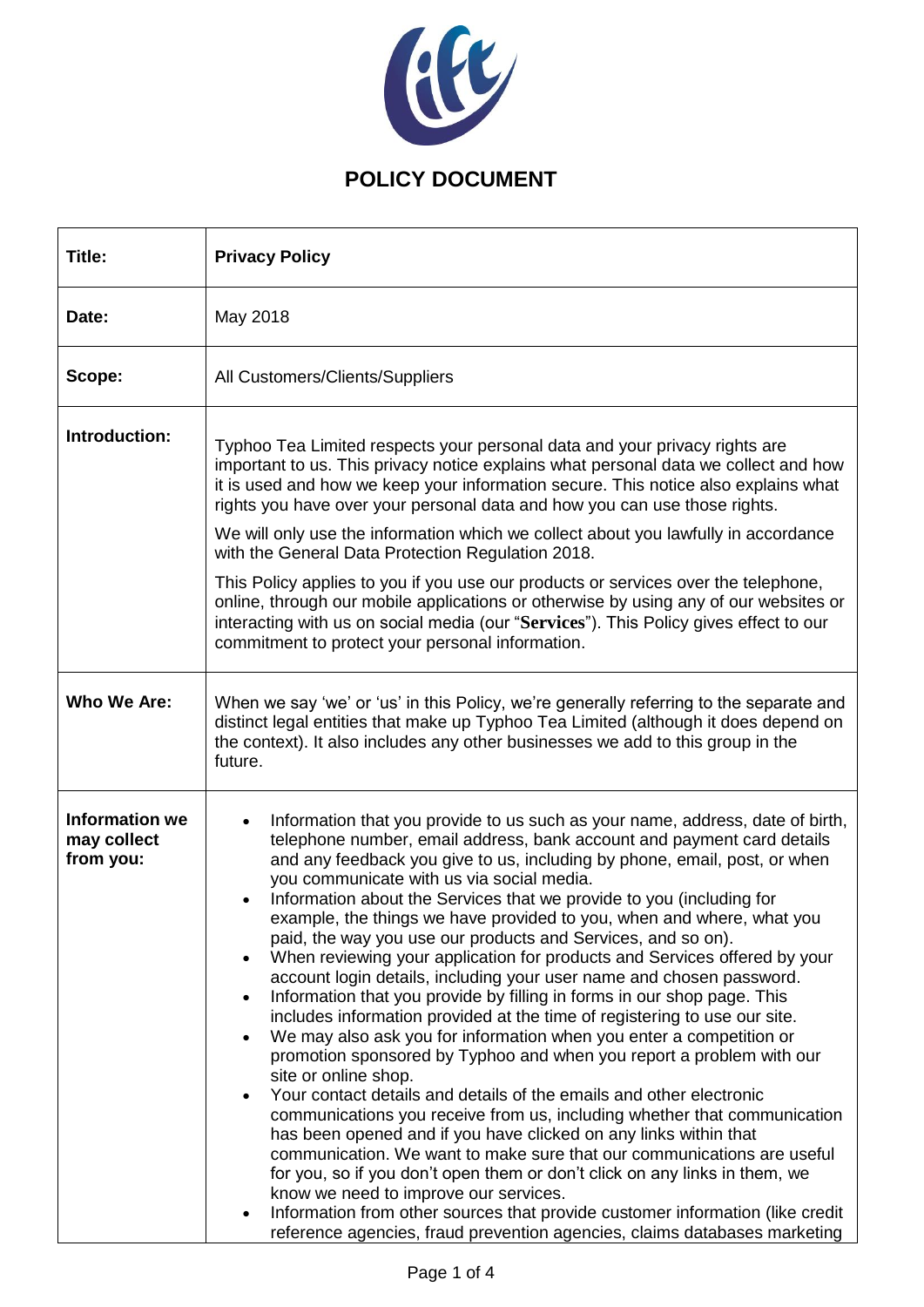|                                                           | and research companies) and social media providers.                                                                                                                                                                                                                                                                                                                                                                                                                                                                                                                                                                                                                                                                                                                                                                      |  |  |  |
|-----------------------------------------------------------|--------------------------------------------------------------------------------------------------------------------------------------------------------------------------------------------------------------------------------------------------------------------------------------------------------------------------------------------------------------------------------------------------------------------------------------------------------------------------------------------------------------------------------------------------------------------------------------------------------------------------------------------------------------------------------------------------------------------------------------------------------------------------------------------------------------------------|--|--|--|
| Legal basis for<br>collecting<br>personal<br>information: | Our legal basis for collecting your personal information is where it is necessary to<br>provide a service to you. It is also to comply with any legal obligations we may have<br>and where we have a legitimate interest in the running of our business.                                                                                                                                                                                                                                                                                                                                                                                                                                                                                                                                                                 |  |  |  |
| <b>IP Addresses:</b>                                      | Information we collect about you. With regard to each of your visits to our sites we<br>may automatically collect the following information:<br>Technical information, including your public facing Internet Protocol (IP) address for<br>your Internet connection, browser type and version, device time zone, browser plug-<br>in types and versions, operating system and platform including type of device;<br>Information about your visit, including the full Uniform Resource Locators (URL)<br>clickstream to, through and from our sites (including date and time); products you<br>viewed or searched for; page response times, any errors, length of visits to certain<br>pages, page interaction information (such as scrolling, clicks, and mouse-overs),<br>and methods used to browse away from the page. |  |  |  |
| <b>Cookie Policy:</b>                                     | The site may use cookie and tracking technology depending on the features<br>offered. Cookie and tracking technology are useful for gathering information such as<br>browser type and operating, tracking the number of visitors to the site and<br>understanding how visitors use the site. Cookies can also help customise the site<br>for visitors. Personal information cannot be collected by cookies and other tracking<br>technology. However, if you previously provided personally identifiable information<br>cookies may be tied to such information. Aggregate cookie and tracking information<br>may be shared with third parties.                                                                                                                                                                          |  |  |  |
| How we use the<br>Information:                            | The information we collect may be used to:<br>Make available our Services to you.<br>$\bullet$<br>Process your orders.<br>$\bullet$<br>Take payment from you or give you a refund.<br>$\bullet$<br>Help us ensure that our customers are genuine and to prevent fraud.<br>$\bullet$<br>Conduct market research, either ourselves or with reputable agencies.<br>$\bullet$<br>For statistical analysis.<br>$\bullet$<br>Help us understand more about you as a customer, the products and<br>$\bullet$<br>services you are interested in and so we can serve you better.<br>Find ways to improve our services, apps and websites.<br>Contact you about products and services from us and other companies.<br>$\bullet$<br>Help answer your questions and solve any issues you have.<br>$\bullet$                          |  |  |  |
| <b>Sharing</b><br>Information:                            | Other organisations and individuals:<br>We may transfer your personal information to other organisations in certain<br>scenarios. For example:<br>If we are discussing selling or transferring part or all of a business, we may<br>$\bullet$<br>share information about you to prospective purchasers - but only so they<br>can evaluate that business.<br>If we are reorganised or sold to another organisation, we may transfer<br>$\bullet$<br>information we hold about you to them, so they can continue to provide the<br>Services to you.<br>Where we are legally obliged to share information for example under a court<br>$\bullet$<br>order.<br>If we need to do so in order to exercise or protect our legal rights, users,                                                                                  |  |  |  |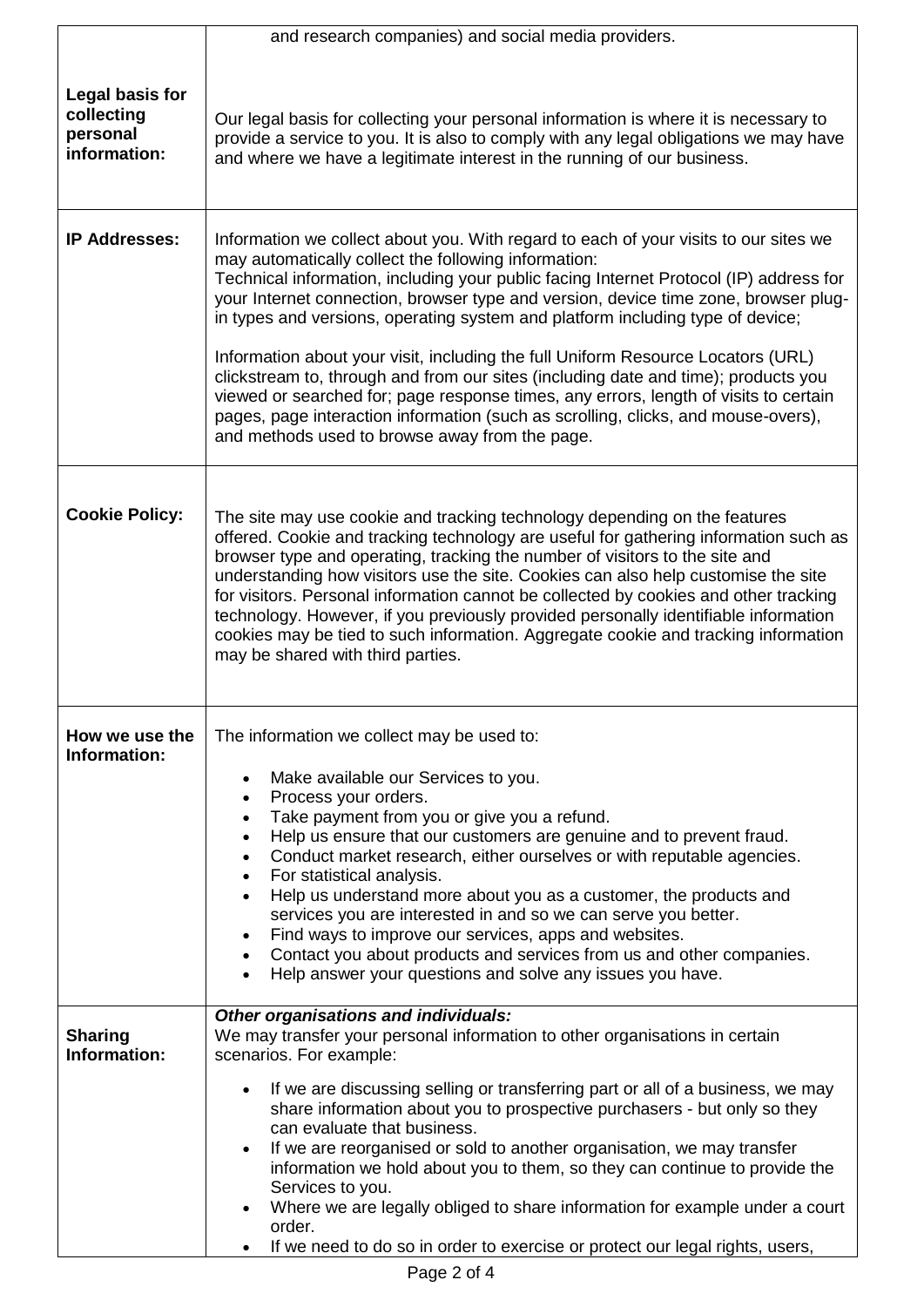|                                    | systems and Services.<br>In response to requests from individuals (or their representatives) seeking to<br>$\bullet$<br>protect their legal rights or the rights of others.                                                                                                                                                                                                                                                                                                                                                                                                |  |  |  |
|------------------------------------|----------------------------------------------------------------------------------------------------------------------------------------------------------------------------------------------------------------------------------------------------------------------------------------------------------------------------------------------------------------------------------------------------------------------------------------------------------------------------------------------------------------------------------------------------------------------------|--|--|--|
| <b>Marketing:</b>                  | Keeping you informed about or products and services.                                                                                                                                                                                                                                                                                                                                                                                                                                                                                                                       |  |  |  |
|                                    | If you have agreed (opted in) to receive marketing we would like to send you<br>information about products and services of ours which may be of interest to you.<br>You may opt out of receiving these products at any time.                                                                                                                                                                                                                                                                                                                                               |  |  |  |
| <b>Your Rights:</b>                | The General Data Protection Regulation gives you a number of important rights. In<br>summary these rights are as follows:                                                                                                                                                                                                                                                                                                                                                                                                                                                  |  |  |  |
|                                    | The right of access – the right to know if personal data concerning you are being<br>processed. You have a right to ask us for copies of your personal information. This<br>right always applies although there are some exemptions.                                                                                                                                                                                                                                                                                                                                       |  |  |  |
|                                    | The right to rectification. You have the right to ask us to rectify information you think<br>is inaccurate. Where personal information is inaccurate Typhoo will correct it<br>accordingly.                                                                                                                                                                                                                                                                                                                                                                                |  |  |  |
|                                    | The right to erasure (the right to be forgotten) – applies in certain circumstances.                                                                                                                                                                                                                                                                                                                                                                                                                                                                                       |  |  |  |
|                                    | The right to restriction of processing – the right to limit the processing of his/her<br>personal information.                                                                                                                                                                                                                                                                                                                                                                                                                                                             |  |  |  |
|                                    | The right to be informed about the collection and use of personal information.                                                                                                                                                                                                                                                                                                                                                                                                                                                                                             |  |  |  |
|                                    | The right to data portability. This only applies to information you have given to us.<br>You have the right to ask that we transfer the information you gave to us from one<br>organisation to another.                                                                                                                                                                                                                                                                                                                                                                    |  |  |  |
|                                    | The right to object to processing (applies in certain circumstances).                                                                                                                                                                                                                                                                                                                                                                                                                                                                                                      |  |  |  |
|                                    | If you would like to exercise any of the above rights please contact us at Typhoo<br>Tea Limited, Pasture Road, Wirral, Merseyside, CH46 8XF or call on<br>0800 633 5650 email consumer.relations@typhoo.com                                                                                                                                                                                                                                                                                                                                                               |  |  |  |
| <b>Keeping</b><br>Information:     | We will retain a record of your personal information. This is done in order to provide<br>you with a high quality and consistent service across our Company. We will always<br>retain your personal information securely and in accordance with data protection<br>law and procedure and any other relevant regulation. We will never retain your<br>information for longer than is necessary.                                                                                                                                                                             |  |  |  |
| Links to other<br><b>Websites:</b> | We sometimes provide you with links to other websites, but these websites are not<br>under our control. Therefore, we will not be liable to you for any issues arising in<br>connection with their use of your information, the website content or the services<br>offered to you by these websites. We advise you to consult the Privacy Policy and<br>terms and conditions on each website to see how each supplier may process your<br>information.                                                                                                                     |  |  |  |
| <b>Social Media:</b>               | When using one of our websites or mobile applications, you may be able to share<br>information through social networks like Facebook and Twitter. For example, when<br>you 'like', 'share' or review our Services. When doing this your personal information<br>may be visible to the providers of those social networks, their other users and/or<br>Typhoo Tea Limited. Please remember it is your responsibility to set appropriate<br>privacy settings on your social network accounts so you are comfortable with how<br>your information is used and shared on them. |  |  |  |
| <b>Security:</b>                   | We use a variety of security measures tools to help protect and maintain security,                                                                                                                                                                                                                                                                                                                                                                                                                                                                                         |  |  |  |